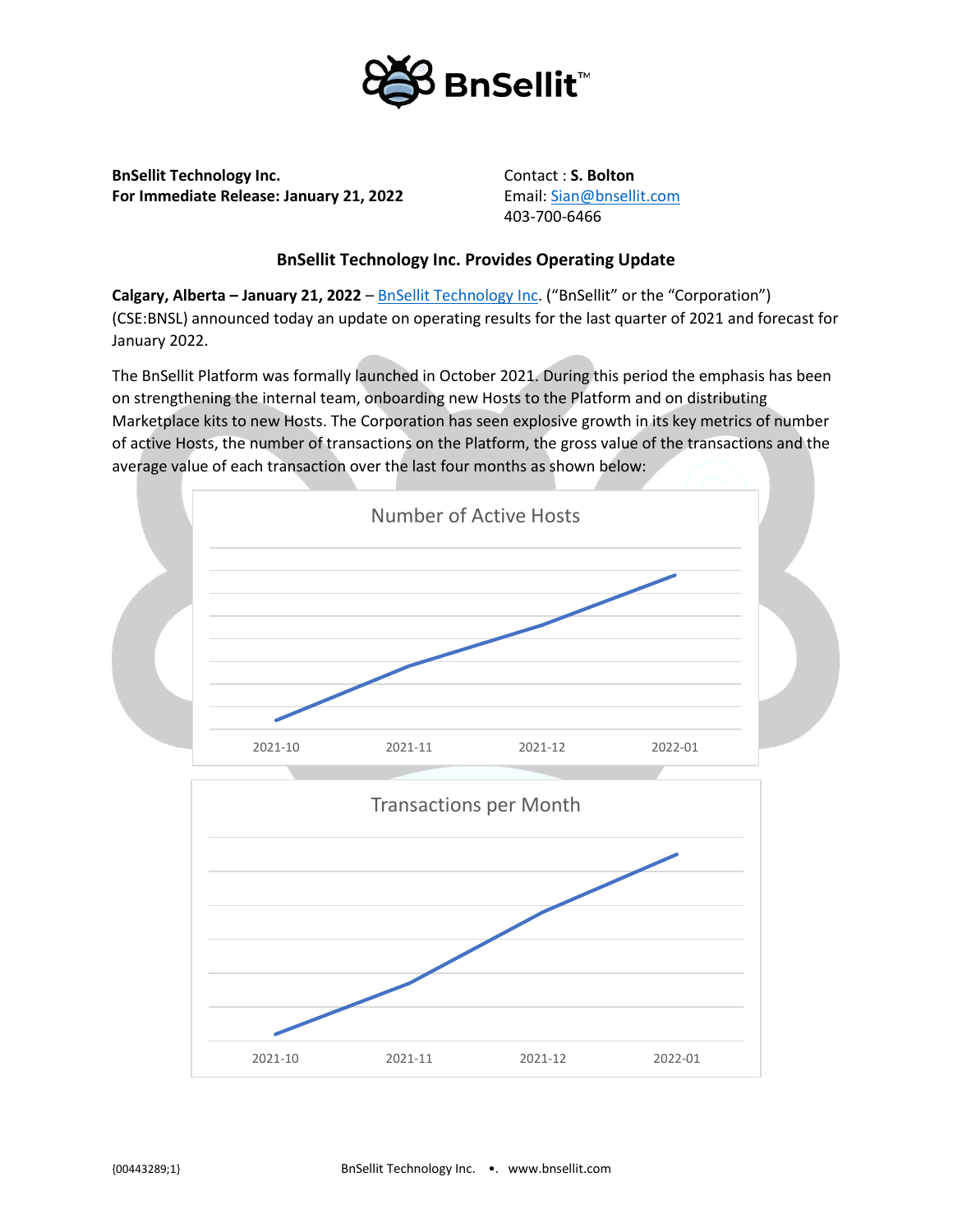



Growth in each of these key metrics was higher than originally forecast with Hosts becoming active soon after they are onboarded and have their marketplace set up, early January has seen the number of transactions per day continue to increase even after the holiday period and the growth in the average transaction value is a reflection of our Hosts exploiting the potential of the Platform and the items they offer for sale.

'Our Marketplace Starter kit program, launched in November 2021, provides hosts with a simple, hassle free opportunity to begin realizing the revenue potential available with each and every rental. In less than 3 months, the program has had a significant impact on our gross revenue, average sale and number of active hosts and we expect this trend to continue as more hosts take advantage of the program." Stated Tony Comparelli, CEO.